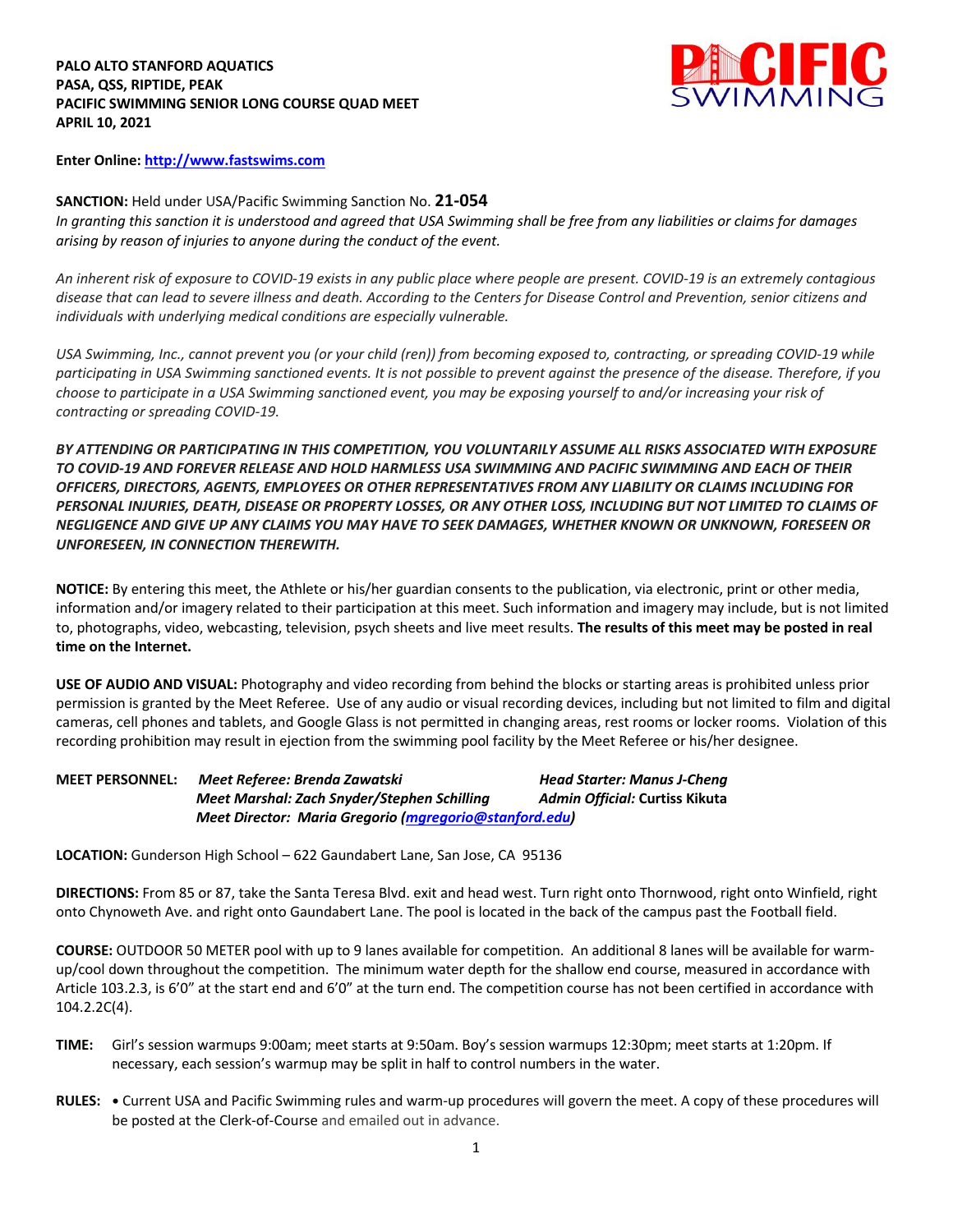• All applicable adults participating in or associated with this meet, acknowledge that they are subject to the provisions of the USA Swimming Minor Athlete Abuse Prevention Policy ("MAAPP"), and that they understand that compliance with the MAAPP policy is a condition of participation in the conduct of this competition.

- All events are timed finals.
- All events will swim fast to slow.
- Athletes may compete in up to 3 individual events and 2 relay events for the meet.

• Entries will be accepted until the number of splashes exceeds the estimated timeline, per the "Four-Hour Rule," based on the Athletes age and gender, or when the number of athletes entered meets the facility capacity per facility/local health restrictions.

**•** If local conditions warrant it the Meet Referee, with the concurrence of the Meet Director, may require a mandatory scratch down. Immediate cash refunds will be made for any mandatory scratches.

• The local facilities guidelines, restrictions and interpretation of the local public health guidelines shall be followed at this meet.

• **All Coaches and Officials must wear their USA Swimming membership cards in a visible manner.** 

**ATTENTION HIGH SCHOOL ATHLETES:** If you are a high school athlete in season, you need to be Unattached from this meet. It is the athlete's responsibility to be Unattached from this meet. You can un-attach at the meet if necessary. This does not apply to athletes swimming under the rules of the Nevada Interscholastic Activities Association (NIAA).

**UNACCOMPANIED ATHLETES:** Any USA Swimming Athlete-Member competing at the meet must be accompanied by a USA Swimming Member-Coach for the purposes of Athlete supervision during warm-up, competition and warm-down. If a Coach-Member of the Athlete's USA Swimming Club does not attend the meet to serve in said supervisory capacity, it is the responsibility of the Athlete or the Athlete's legal guardian to arrange for supervision by a USA Swimming Member-Coach. The Meet Director or Meet Referee may assist the Athlete in making arrangements for such supervision; however, it is recommended that such arrangements be made in advance of the meet by the Athlete's USA Swimming Club Member-Coach.

**RACING STARTS:** Athletes must be certified by a USA Swimming member-coach as being proficient in performing a racing start or must start the race in the water. It is the responsibility of the Athlete or the Athlete's legal guardian to ensure compliance with this requirement.

**RESTRICTIONS:** • Smoking and the use of other tobacco products is prohibited on the pool deck, in the locker rooms, in spectator

- seating, on standing areas and in all areas used by Athletes, during the meet and during warm-up periods.
- Sale and use of alcoholic beverages is prohibited in all areas of the meet venue.
- No glass containers are allowed in the meet venue.
- No propane heater is permitted except for snack bar/meet operations.
- All shelters must be properly secured.
- Deck Changes are prohibited.

• Destructive devices, to include but not limited to, explosive devices and equipment, firearms (open or concealed), blades, knives, mace, stun guns and blunt objects are strictly prohibited in the swimming facility and its surrounding areas. If observed, the Meet Referee or his/her designee may ask that these devices be stored safely away from the public or removed from the facility. Noncompliance may result in the reporting to law enforcement authorities and ejection from the facility. Law enforcement officers (LEO) are exempt per applicable laws.

• Operation of a drone, or any other flying apparatus, is prohibited over the venue (pools, Athlete/Coach areas, Spectator areas and open ceiling locker rooms) any time Athletes, Coaches, Officials and/or Spectators are present.

**ELIGIBILITY:** • Athletes must be current members of USA Swimming and enter their name and registration number on the meet entry form as they are shown on their Registration Card. If this is not done, it may be difficult to match the Athlete with the registration and times database. The meet host will check all Athlete registrations against the SWIMS database and if not found to be registered, the Meet Director shall accept the registration at the meet (a \$10 surcharge will be added to the regular registration fee). Duplicate registrations will be refunded by mail.

• Meet is open only to qualified athletes registered with **Palo Alto Stanford Aquatics, Quicksilver Swimming, Almaden Riptides and Peak Swimming**. Athletes who are unattached but participating with **Palo Alto Stanford Aquatics, Quicksilver Swimming, Almaden Riptides and Peak Swimming** are eligible to compete in their designated session.

• Entries with **"NO TIME" will be ACCEPTED**.

• Disabled Athletes are welcome to attend this meet and should contact the Meet Director or Meet Referee regarding any special accommodations on entry times and seeding per Pacific Swimming policy.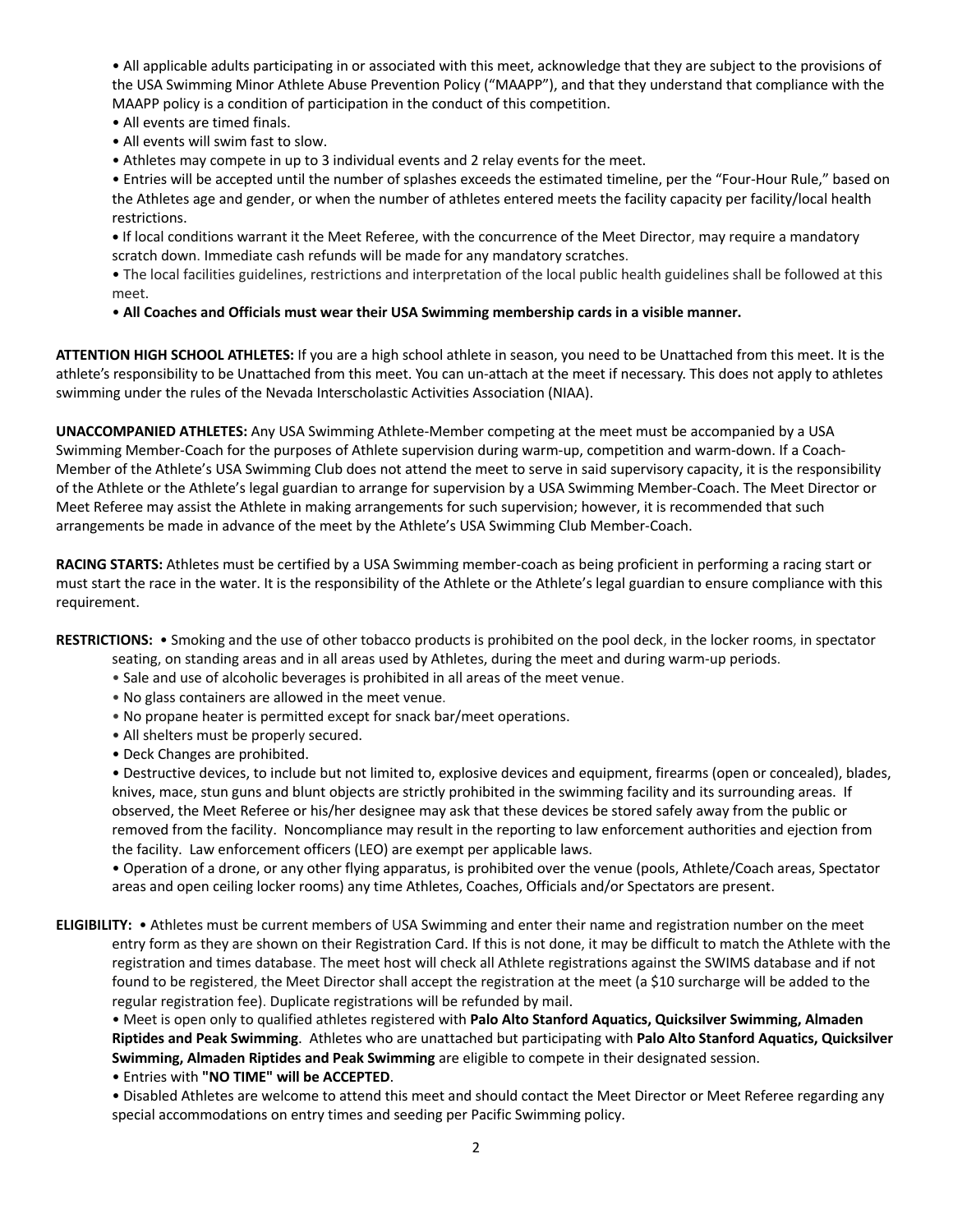- Athletes 19 years of age and over may compete in the meet.
- The Athlete's age will be the age of the Athlete on the first day of the meet.

**ENTRY FEES:** A flat fee of \$40 will be charged for all participants

**ONLINE ENTRIES:** To enter online go to **www.fastswims.com** to receive an immediate entry confirmation. This method requires payment by credit card. FastSwims charges a processing fee for this service, 6.5% of the total Entry Fees plus \$0.75 per transaction, regardless of the number of Athletes. Please note that the processing fee is a separate fee from the Entry Fees. Deadline for entries will be Saturday, April 3, 2021.

**CHECK-IN:** The meet shall be pre-seeded. Athletes shall report to the bull-pen area at their scheduled time for each event.

**SCRATCHES:** Any Athletes not reporting for or competing in an individual timed final event that they have entered shall not be penalized.

**AWARDS:** None.

## **ADMISSION:** Free.

**MISCELLANEOUS:** No overnight parking is allowed. Facilities will not be provided after meet hours. Spectators will need to remain outside of the pool facility and will not be allowed to set up chairs or personal shade.